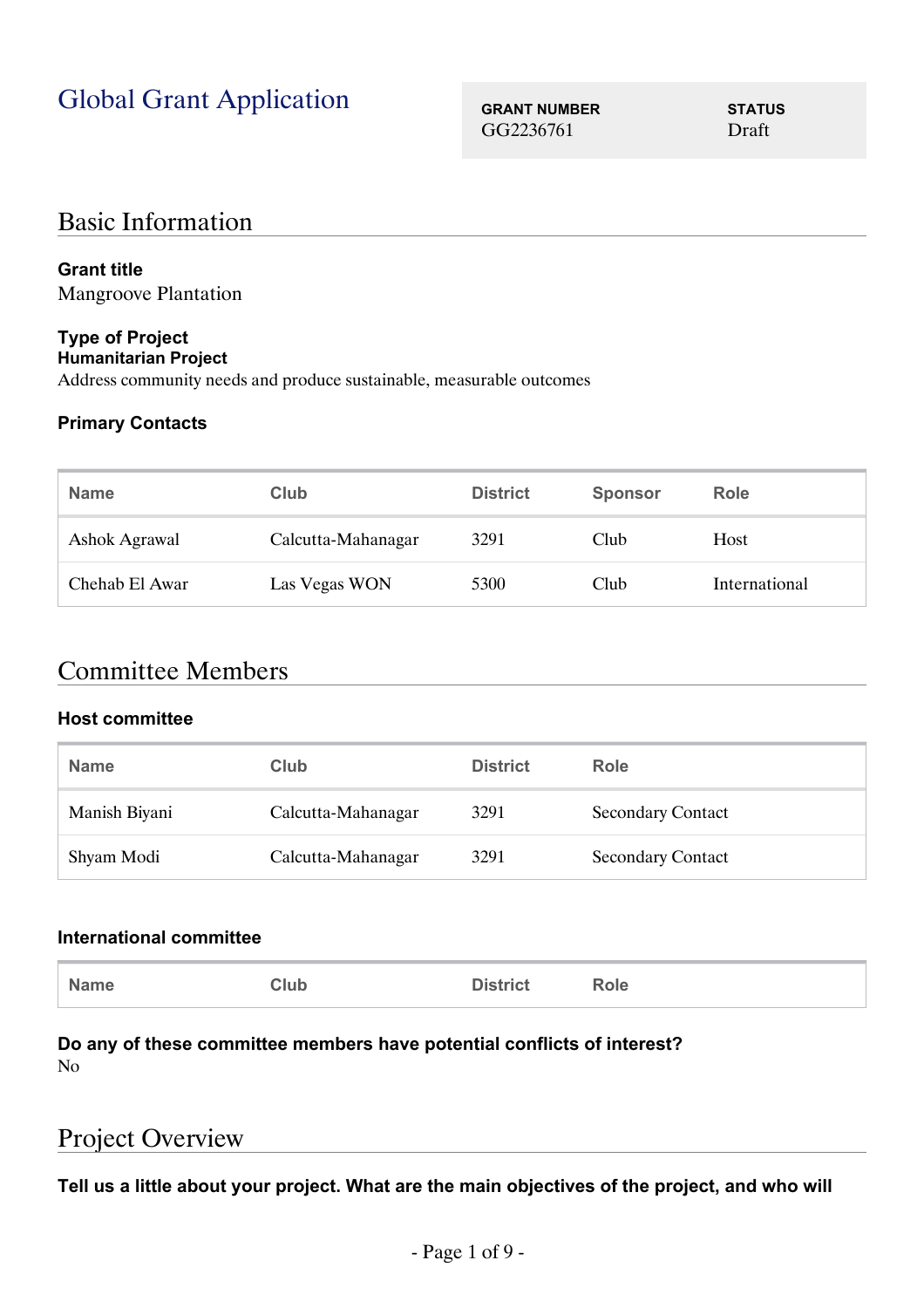#### **benefit from it?**

This project aims to restore mangrove ecosystem while creating new economic opportunities for the local community of Sundarban, 24 Parganas (S), WestBengal, India. It integrates agro-aqua farming systems that take care of both livelihood security of the poor coastal families and ecological security of the coastal area. The restoration of mangrove forests by practicing Integrated Mangrove – Shrimp (IMS) aquaculture can help reduce greenhouse gas emissions as these trees are highly efficient in capturing and storing carbon. The project focuses on increase in mangrove area which helps maintain biodiversity as mangroves provide nursing grounds for a number of aquatic species and are home to numerous animal species. The project also aimed to destroy plastics for environmental sustainability. The project plans to directly impact lives of more than 40 villages living in critical terrain facing environmental and livelihood challenges at the same time

20 villages in two Gram Panchayats = 40 villages  $\omega$  2000-5000 people per village i.e 200,000 people CAG Leaders = 10 leading 10 members

Each CAG Leader will create beneficiary groups in each village The awareness campaigns will also be undertaken by the CAG Leaders

#### GOALS

1. Create Community Action Groups in 2 Gram Panchayats which comprise of 20 villages each (approximately 2000 people per village) in 24 Parganas North and South districts of West Bengal India

2. Year 1-3: CAG will select beneficiaries for training and running Apiaries as income generating model - Target 300 in 3 years

3. Year 1-3:CAG will create extensive awareness of embankment protection, plastic menace to mangroves and importance of mangroves. This will be 20% of the project focus

4. Year 1-3: Creating a plastic brick making unit (4) to generate income to sustain the CAG activities as well as create a way to reduce plastic waste which increased in area after disaster relief (3). The economics of plastic waste conversion becomes impracticable with distance

5. Year 2-3: Nurseries of Nypa fruiticans, the only palm that grows in mangroves has reduced drastically in the Indian side of Sunderbans. This palm has medicinal and other uses and can be used to strengthen embankments. Nurseries of Nypa and Phoenix sylvestris which also has a moderate to high salt tolerance is planned to strengthen embankments as well as community resource.

6. Using Partners up-skilling programs, CAG members will be given opportunities to become entrepreneurs after the 3 year pilot program.

7. The program will be handed over to the CAG at the end of project period. Brick making unit and apiaries will be able to sustain the CAG.

## Areas of Focus

### **Which area of focus will this project support?**

Community economic development

## Measuring Success

Community economic development

### **Which goals will your activity support?**

Building the capacity of local leaders, organizations, and networks to support economic development in poor communities; Developing opportunities for productive work and improving access to sustainable livelihoods; Strengthening communities' economic resilience and adaptive capacity in response to environmental and climate-related hazards and natural disasters;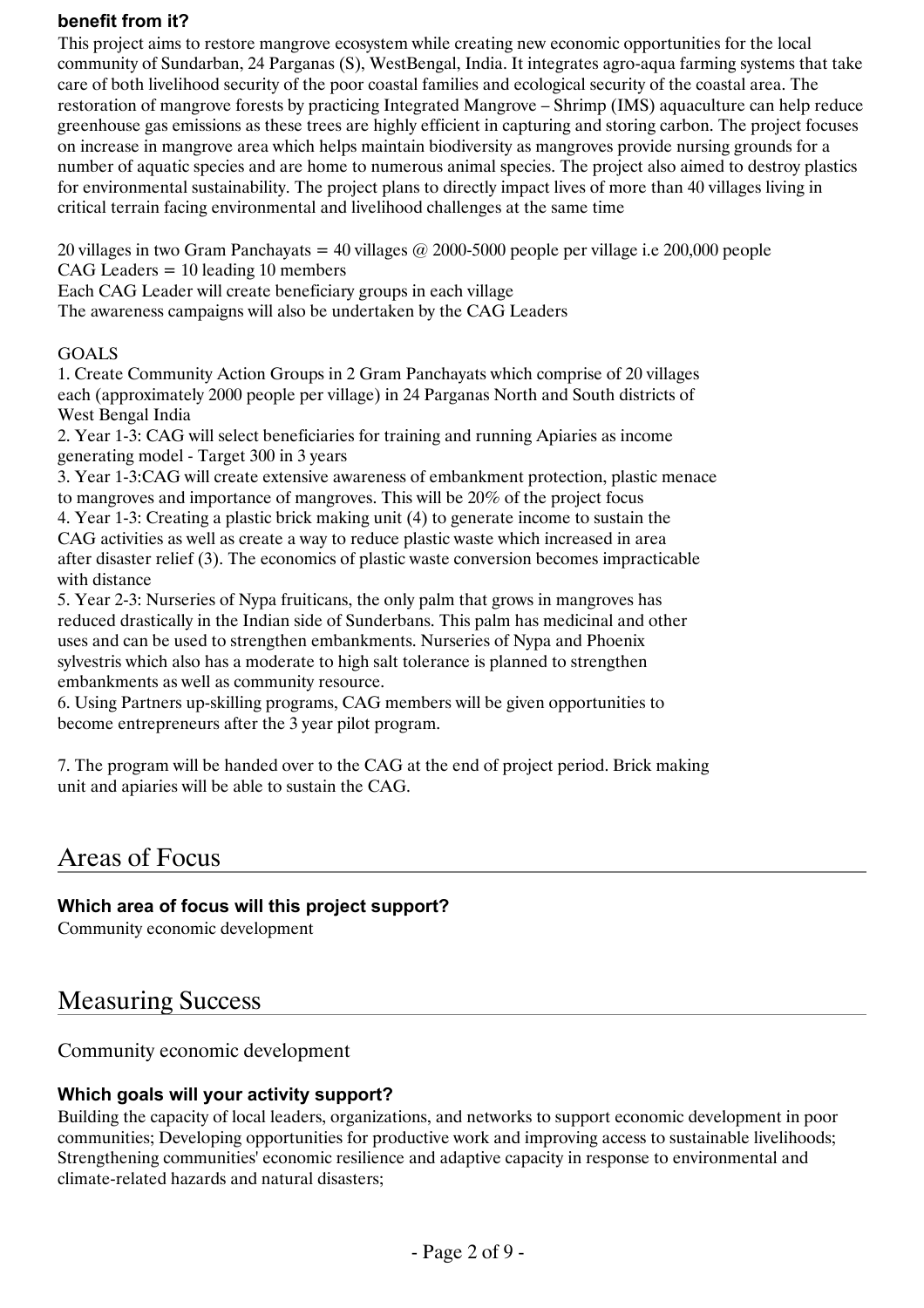**How will you measure your project's impact? You need to include at least one standardized measure from the drop-down menu as part of your application.**

| <b>Measure</b>                                                                                                                                              | <b>Collection</b><br><b>Method</b> | <b>Frequency</b>    | <b>Beneficiaries</b> |
|-------------------------------------------------------------------------------------------------------------------------------------------------------------|------------------------------------|---------------------|----------------------|
| Awareness & Training programs in villages on importance<br>of mangroves                                                                                     | Direct<br>observation              | Every six<br>months | 100-499              |
| CAG leaders undertake awareness campaigns about<br>plastic and its effects on water, mangrove roots, animals,<br>micro plastics in schools and colleges     | Direct<br>observation              | Every six<br>months | 100-499              |
| Apiaries<br>Training - Set up and cluster membership in moving bee<br>boxes across regions to create continual supply of honey                              | Direct<br>observation              | Every six<br>months | 50-99                |
| Develop nurseries for Nypa fruticans, along with the<br>Mangrove date palm (near threatened) which provide a<br>thick natural protection to the embankments | Direct<br>observation              | Every six<br>months | 100-499              |
| Number of individuals trained                                                                                                                               | Direct<br>observation              | Every six<br>months | 50-99                |

**Do you know who will collect information for monitoring and evaluation?** Yes

**Name of Individual or Organization** RC Calcutta Mahanagar and Bandhan **Briefly explain why this person or organization is qualified for this task.** Bandhan is working in this field for a long term...

## Location and Dates

Humanitarian Project

**Where will your project take place? City or town** South 24Parganas- Sundarban **Country** India **When will your project take place?** 2022-06-15 to 2025-05-14

Participants

**Province or state** West Bengal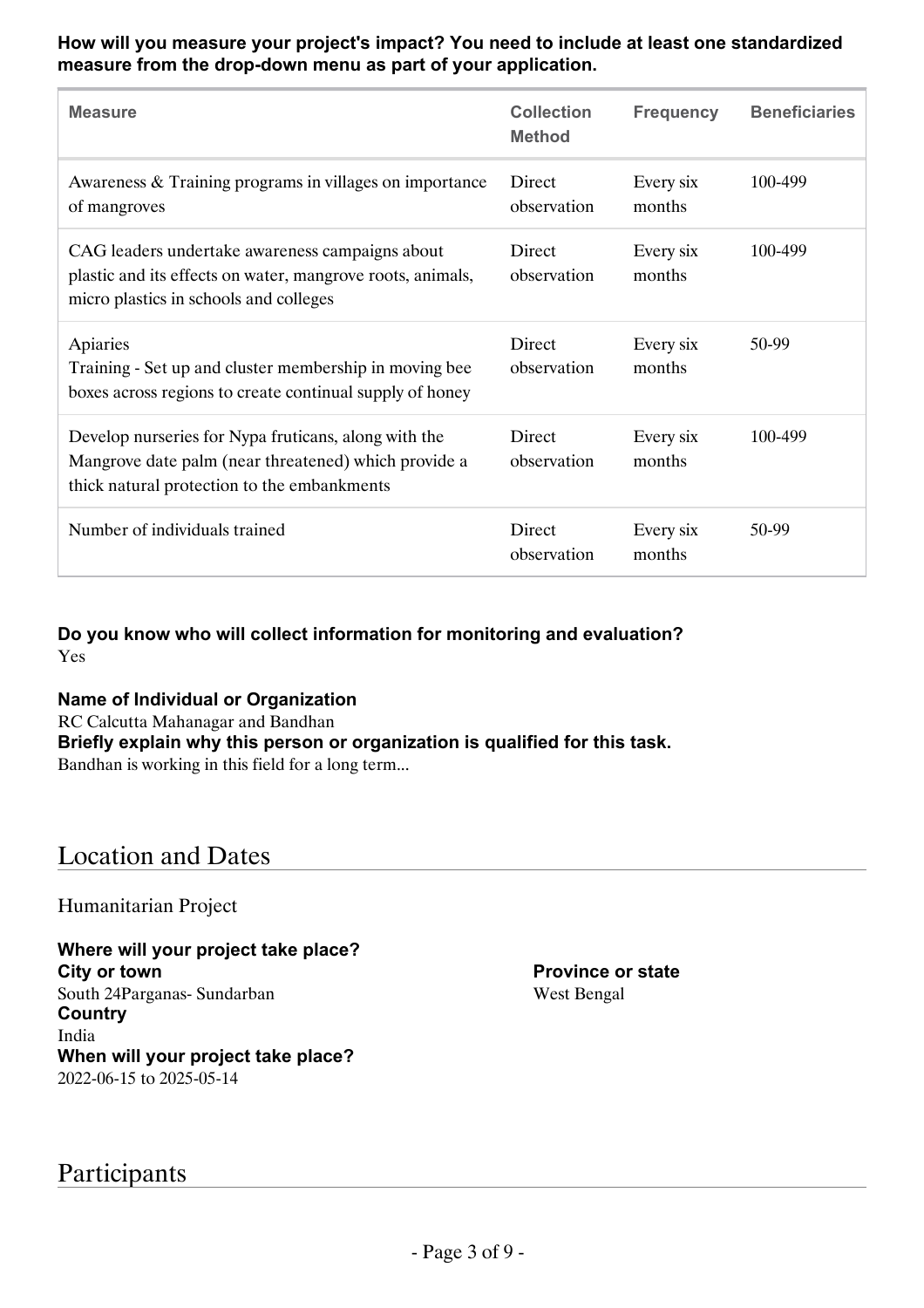### Partners (Optional) **List any other partners that will participate in this project.**

Rotarian Participants

### **Describe the role that host Rotarians will have in this project.**

Visits to sites in an interval Collection of report and compilation Publication of bast practices and reports Coordination with local bodies, NGOs and International partners

#### **Describe the role that international Rotarians will have in this project.**

Visits to sites when in India Publication of bast practices and reports Coordination implementing partners Arrangement of necessary funds

## Budget

#### **What local currency are you using in your project's budget?**

The currency you select should be what you use for a majority of the project's expenses.

### Local Currency **U.S. dollar (USD) exchange rate Currency Set On**

#### **What is the budget for this grant?**

List each item in your project's budget. Remember that the project's total budget must equal its total funding, which will be calculated in step 9. Every global grant includes a match of at least \$15,000 from The Rotary Foundation's World Fund. Project budgets, including the World Fund match, must be at least \$30,000.

| # | Category      | <b>Description</b> | <b>Supplier</b> | <b>Cost in</b> | Cost in USD |
|---|---------------|--------------------|-----------------|----------------|-------------|
|   |               |                    |                 |                |             |
|   | Total budget: |                    |                 |                |             |

## Funding

**Tell us about the funding you've secured for your project. We'll use the information you enter here to calculate your maximum possible funding match from the World Fund.**

|  | <b>Source</b> | <b>Details</b> | <b>Amount (USD)</b> | Support* | <b>Total</b> |
|--|---------------|----------------|---------------------|----------|--------------|
|--|---------------|----------------|---------------------|----------|--------------|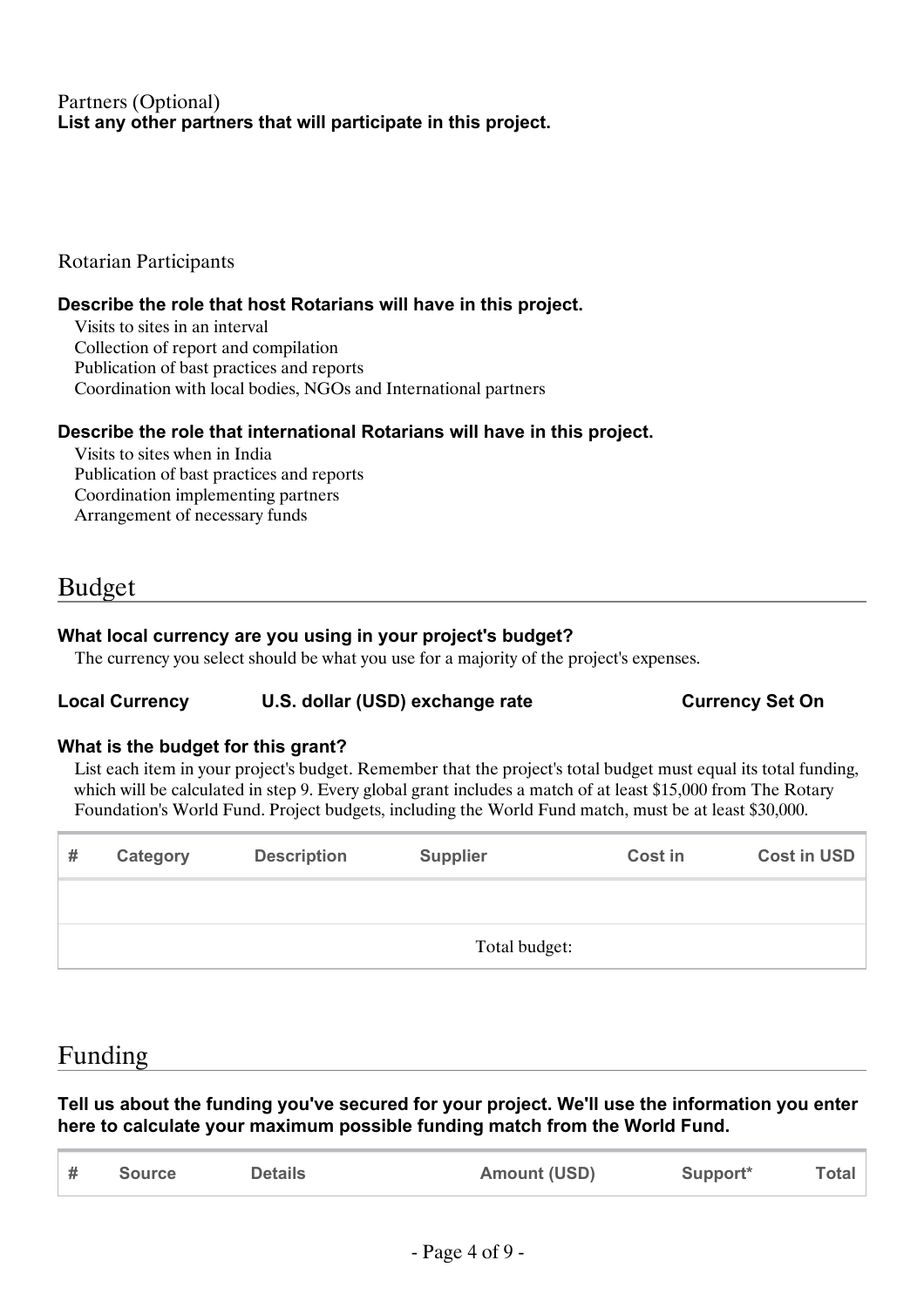\*Whenever cash is contributed to the Foundation to help fund a global grant project, an additional 5 percent is applied to help cover the cost of processing these funds. Clubs and districts can receive Paul Harris Fellow recognition points for the additional expense.

#### **How much World Fund money would you like to use on this project?**

You may request up to 0.00 USD from the World Fund.

### Funding Summary

**Total funding:**

**Total budget:**

## Sustainability

Humanitarian Projects

#### **Project planning**

**Describe the community needs that your project will address.**

**How did your project team identify these needs?**

**How were members of the benefiting community involved in finding solutions?**

**How were community members involved in planning the project?**

#### **Project implementation**

#### **Summarize each step of your project's implementation.**

Do not include sensitive personal data, such as government ID numbers, religion, race, health information, etc. If you include personal data, you are responsible for informing those whose personal data is included that you are providing it to Rotary and that it will be processed in accordance with Rotary's [Privacy Policy](https://my.rotary.org/en/privacy-policy).

| #<br><b>Activity</b><br><b>Duration</b> |  |
|-----------------------------------------|--|
|-----------------------------------------|--|

#### **Will you work in coordination with any related initiatives in the community?**

**Please describe the training, community outreach, or educational programs this project will include.**

**How were these needs identified?**

**What incentives (for example, monetary compensation, awards, certification, or publicity), will you use, if any, to encourage community members to participate in the project?**

**List any community members or community groups that will oversee the continuation of the project after grant-funded activities conclude.**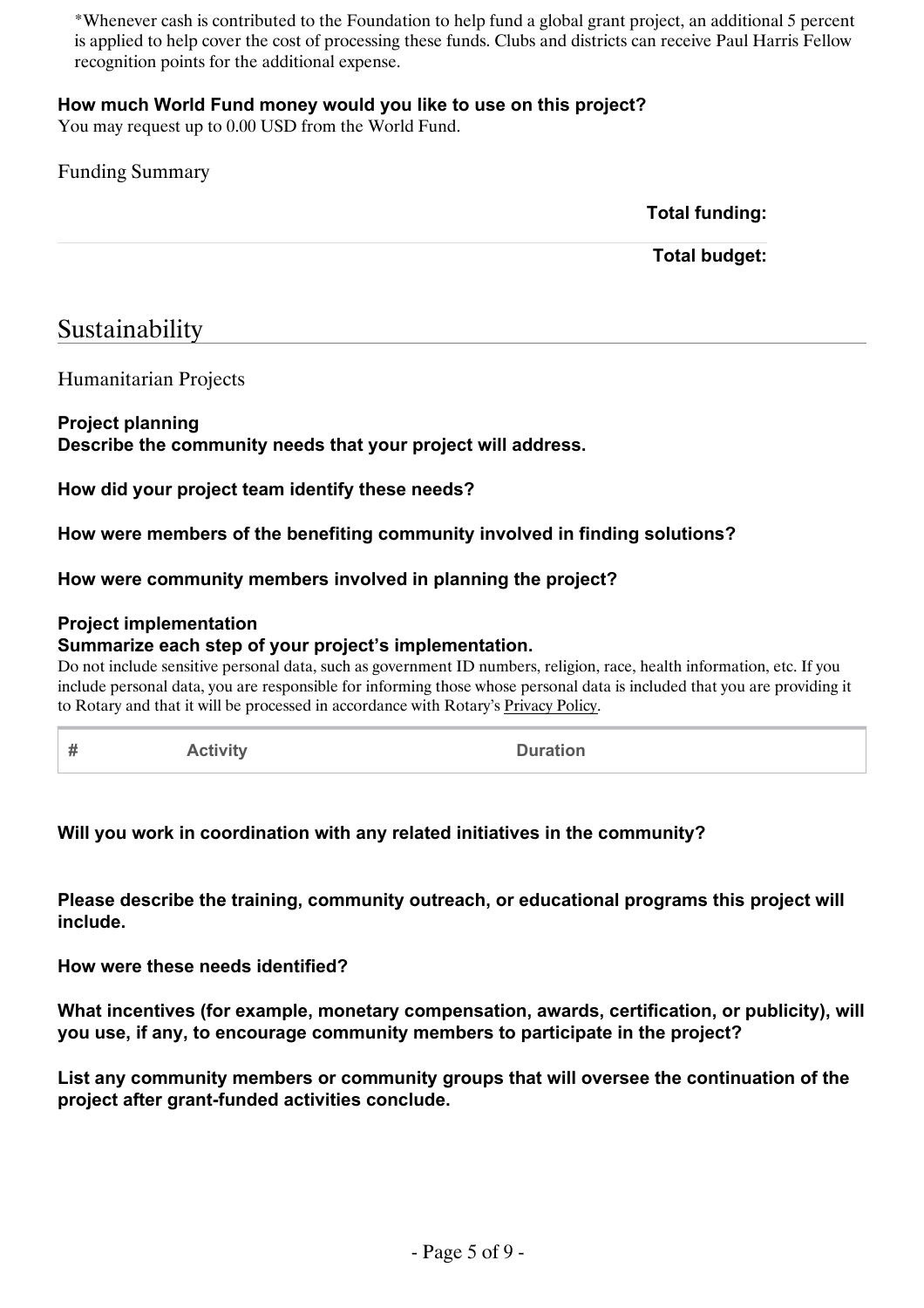Budget

**Will you purchase budget items from local vendors?**

**Did you use competitive bidding to select vendors?**

**Please provide an operations and maintenance plan for the equipment or materials you anticipate purchasing for this project. This plan should include who will operate and maintain the equipment and how they will be trained.**

**Describe how community members will maintain the equipment after grant-funded activities conclude. Will replacement parts be available?**

**If the grant will be used to purchase any equipment, will the equipment be culturally appropriate and conform to the community's technology standards?**

**After the project is completed, who will own the items purchased by grant funds? No items may be owned by a Rotary district, club, or member.**

Funding

**Does your project involve microcredit activities?**

**Have you found a local funding source to sustain project outcomes for the long term?**

**Will any part of the project generate income for ongoing project funding? If yes, please explain.**

## Authorizations

Authorizations & Legal Agreements

#### **Legal agreement**

Global Grant Agreement – India - to be authorized by the primary contacts and club presidents (or DRFC chairs if district-sponsored)

This Global Grant Agreement (Agreement) is entered into by The Rotary Foundation of Rotary International (TRF), Rotary Foundation (India) (RF(I)), and the grant sponsors (Sponsors). In consideration of receiving this Rotary Foundation Global Grant (Grant) from TRF, the Sponsors agree that:

1. All information contained in this application is, to the best of our knowledge, true and accurate.

2. We have read the Terms and Conditions for Rotary Foundation District Grants and Global Grants (Terms and Conditions) and will adhere to all policies therein.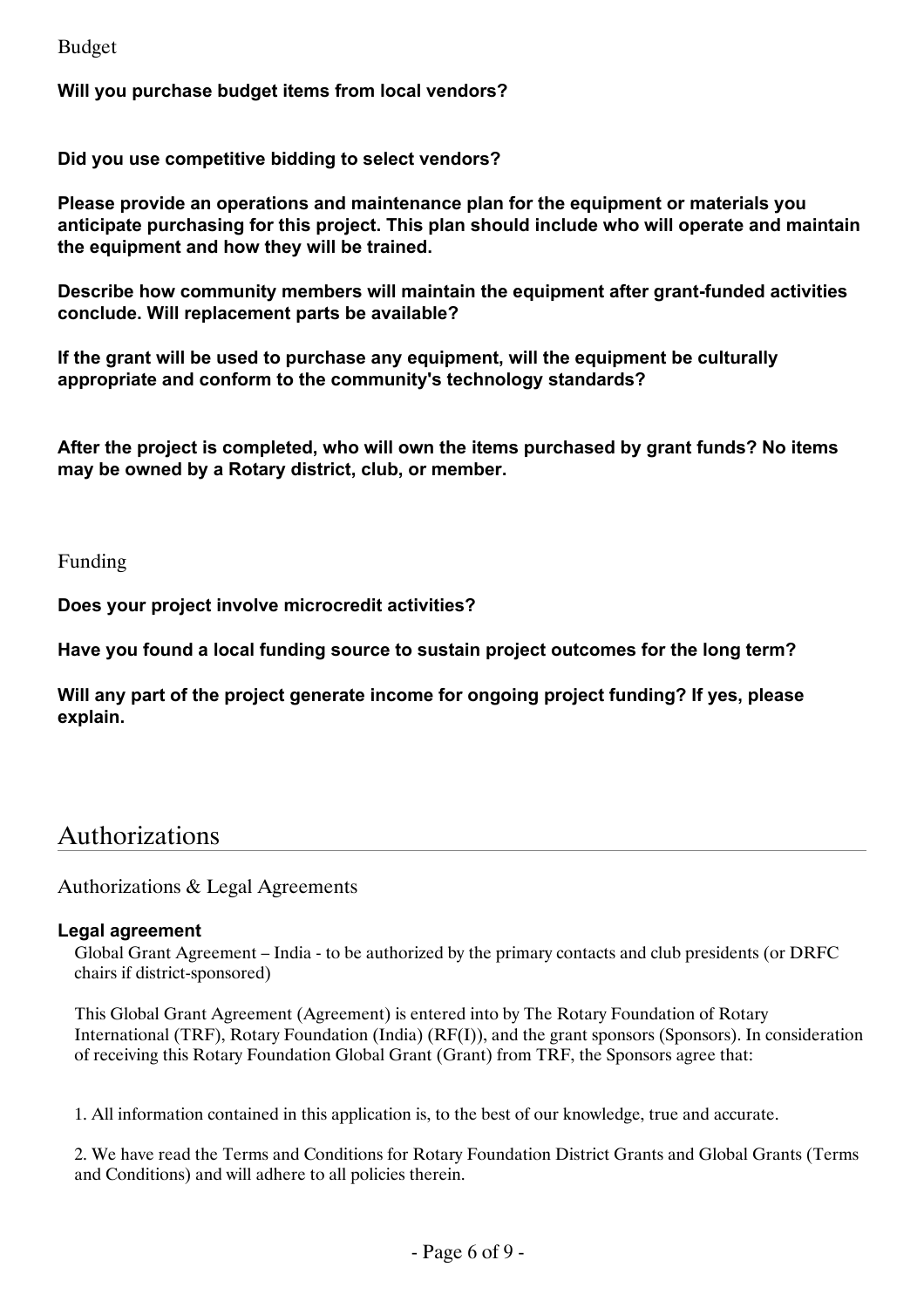3. The Sponsors shall defend, indemnify, and hold harmless RF(I), Rotary International (RI), and TRF, including their directors, trustees, officers, committee members, employees, agents, associate foundations and representatives (collectively Rotary), from and against all claims, including but not limited to claims of subrogation, demands, actions, damages, losses, costs, liabilities, expenses (including reasonable attorney's fees and other legal expenses), awards, judgments, and fines asserted against or recovered from Rotary arising out of any act, conduct, omission, negligence, misconduct, or unlawful act (or act contrary to any applicable governmental order or regulation) resulting directly or indirectly from a Sponsor's and/or participant's involvement in grant-funded activities, including all travel related to the grant.

4. The failure of the parties to comply with the terms of this Agreement due to an act of God, strike, government regulation, war, fire, riot, civil unrest, hurricane, earthquake, or other natural disasters, acts of public enemies, curtailment of transportation facilities, political upheavals, civil disorders, outbreak of infectious disease or illness, acts of terrorism, or any similar cause beyond the control of the parties shall not be deemed a breach of this Agreement. In such an event, the Agreement shall be deemed terminated and the Sponsors shall refund to RF(I)/TRF all unexpended global grant funds within 30 days of termination.

5. RF(I)/TRF's entire responsibility is expressly limited to payment of the total financing amount. RF(I) and TRF do not assume any further responsibility in connection with this grant.

6. RF(I) and TRF reserve the right to cancel the grant and/or this Agreement without notice upon the failure of either or both of the Sponsors to abide by the terms set forth in this Agreement and the Terms and Conditions. Upon cancellation, RF(I)/TRF shall be entitled to a refund from the Sponsors of any global grant funds, including any interest earned, that have not been expended.

7. The laws of the State of Illinois, USA, without reference to its conflicts of laws principles, shall govern all matters arising out of or relating to this Agreement, including, without limitation, its interpretation, construction, performance, and enforcement.

8. Any legal action brought by either party against the other party arising out of or relating to this Agreement must be brought in either, the Circuit Court of Cook County, State of Illinois, USA or the Federal District Court for the Northern District of Illinois, USA. Each party consents to the exclusive jurisdiction of these courts, and their respective appellate courts for the purpose of such actions. Nothing herein prohibits a party that obtains a judgment in either of the designated courts from enforcing the judgment in any other court. Notwithstanding the foregoing, RF(I)/TRF may also bring legal action against Sponsors and/or individuals traveling on grant funds in any court with jurisdiction over them.

9. This Agreement binds and benefits the parties and their respective administrators, legal representatives, and permitted successors and assigns.

10. If any provision of this Agreement is determined to be illegal, invalid or unenforceable, the remaining provisions of this Agreement shall remain in full force and effect.

11. Sponsors may not assign any of its rights under this Agreement except with the prior written consent of RF(I)/TRF. Sponsors may not delegate any performance under this Agreement without the prior written consent of RF(I)/TRF. Any purported assignment of a Sponsor's rights or delegation of performance without RF(I)/TRF's prior written consent is void.

12. RF(I)/TRF may assign some or all of its rights under this Agreement to an associate foundation of TRF. RF(I)/TRF may delegate any performance under this Agreement to an associate foundation. Any other purported assignment of RF(I)/TRF's rights or delegation of performance without the Sponsors' prior written consent is void.

13. Sponsors will comply with all economic and trade sanctions, including those implemented by the Office of Foreign Assets Control (OFAC) of the United States Department of Treasury, and will ensure that they do not support or promote violence, terrorist activity or related training, or money laundering.

14. This Agreement constitutes the final agreement between the parties. No amendment or waiver of any provision of this Agreement shall be effective unless it is in the form of a writing signed by the parties.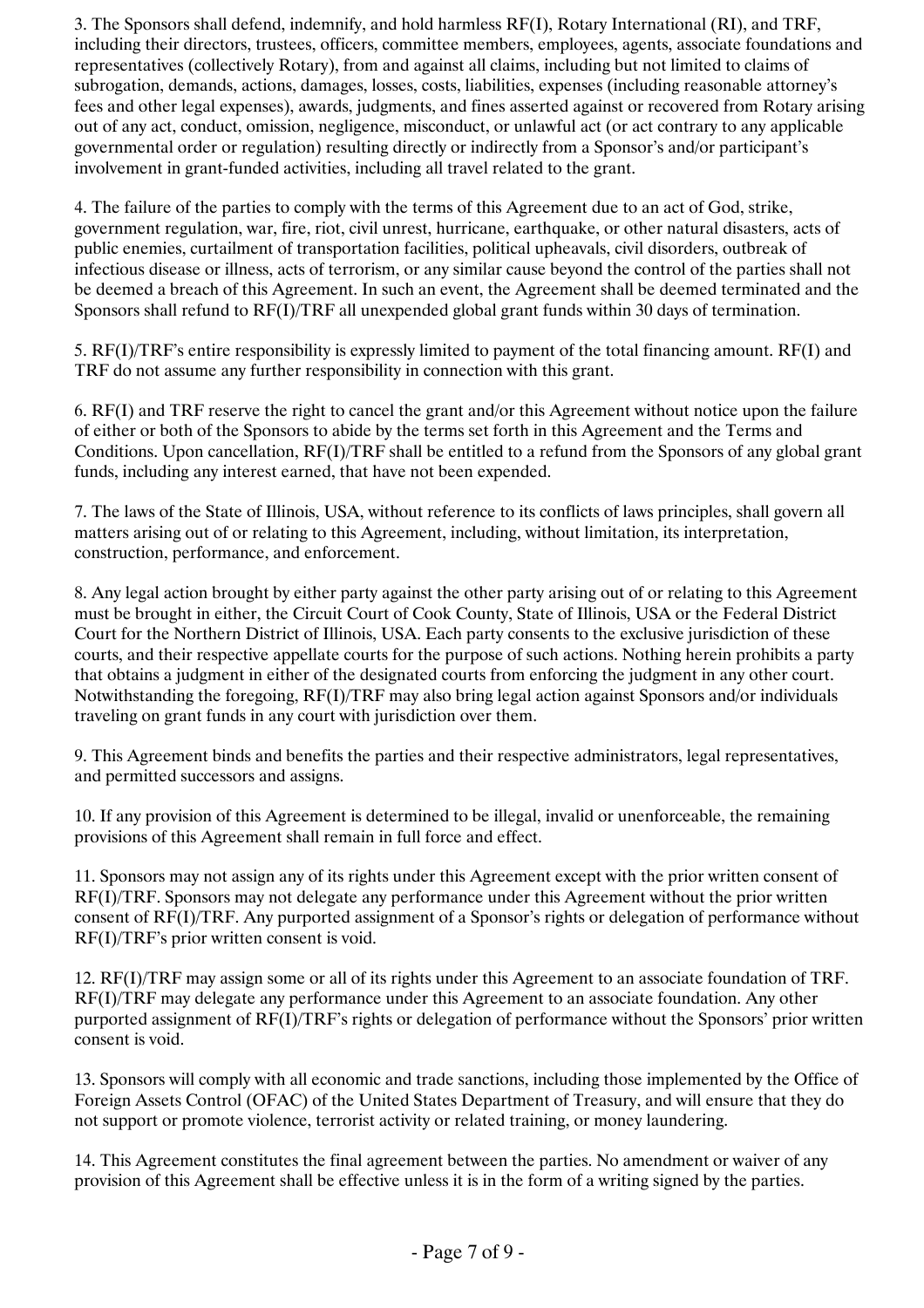15. Rotary may use information contained in this application and subsequent reports for promotional purposes, such as in The Rotarian, in Rotary Leader, on rotary.org and on social media. For any and all photographs submitted with any application or follow-up report, the Sponsor hereby grants to Rotary an unlimited, perpetual, worldwide right and license to use, modify, adapt, publish, and distribute the photograph(s) in any media now known or hereafter devised, including but not limited to, in Rotary publications, advertisements, and Websites and on social media channels. The Sponsor represents and warrants that a) each adult appearing in the photograph(s) has given her/his/their unrestricted written consent to the Sponsor to photograph them and to use and license their likeness, including licensing the photograph(s) to third parties, b) the parent or guardian of each child under age 18 or each person who lacks legal capacity appearing in the photograph(s) has given unrestricted written consent to the Sponsor to photograph the child or individual and to use and license their likenesses, including licensing the photograph(s) to third parties, and c) it is the copyright owner of the photograph(s) or that the copyright owner of the photograph(s) has given the Sponsor the right to license or sublicense the photograph(s) to Rotary..

16. Privacy is important to Rotary and any personal data your Sponsor shares with Rotary will only be used for official Rotary business. The Sponsor should minimize the personal data of Grant beneficiaries that it shares with RF(I)/TRF to only personal data that RF(I)/TRF specifically requests. Personal data you share will be used to enable your Sponsor's participation in this Grant process, to facilitate your Sponsor's Grant experience and for reporting purposes. Personal data you provide when applying for a Grant may be transferred to Rotary service providers (for example, affiliated entities) to assist Rotary in planning Grantrelated activities. By applying for a grant, the Sponsor may receive information about the Grant and supplementary services via email. For further information about how Rotary uses personal data, please contact [rotarysupportcenter@rotary.org](mailto:rotarysupportcenter@rotary.org). Personal data collected on this form is subject to [Rotary's Privacy](https://my.rotary.org/en/privacy-policy) [Policy](https://my.rotary.org/en/privacy-policy).

17. The Sponsors agree to share information on best practices when asked, and RF(I)/TRF may provide their contact information to other Rotarians who may wish advice on implementing similar activities.

18. The Sponsors will ensure that all individuals traveling on grant funds have been informed of the travel policies stated in the Terms and Conditions and have been made aware that they are responsible for obtaining travel insurance.

19. The Agreement is an "electronic record" as defined in the Information Technology Act (2000) of India and is in accordance with The Rotary Foundation Code of Policies. This electronic record is generated by a computer system and is submitted electronically and does not require any physical or digital signatures. The domain name www.Rotary.org is owned by Rotary International, a company incorporated in Illinois, USA.

#### **Primary contact authorizations**

Application Authorization

By submitting this global grant application, we agree to the following:

1. All information contained in this application is, to the best of our knowledge, true and accurate, and we intend to implement the activities as presented in this application.

2. The club/district agrees to undertake these activities as a club/district.

3. We will ensure all cash contributions (as detailed in the grant financing) will be forwarded to The Rotary Foundation (TRF) or sent directly to the global grant bank account after Trustee approval of the grant.

4. Rotary International (RI) and TRF may use information contained in this application to promote the activities by various means such as The Rotarian, the RI international convention, RVM: The Rotarian Video Magazine, etc.

5. We agree to share information on best practices when asked, and TRF may provide our contact information to other Rotarians who may wish advice on implementing similar activities.